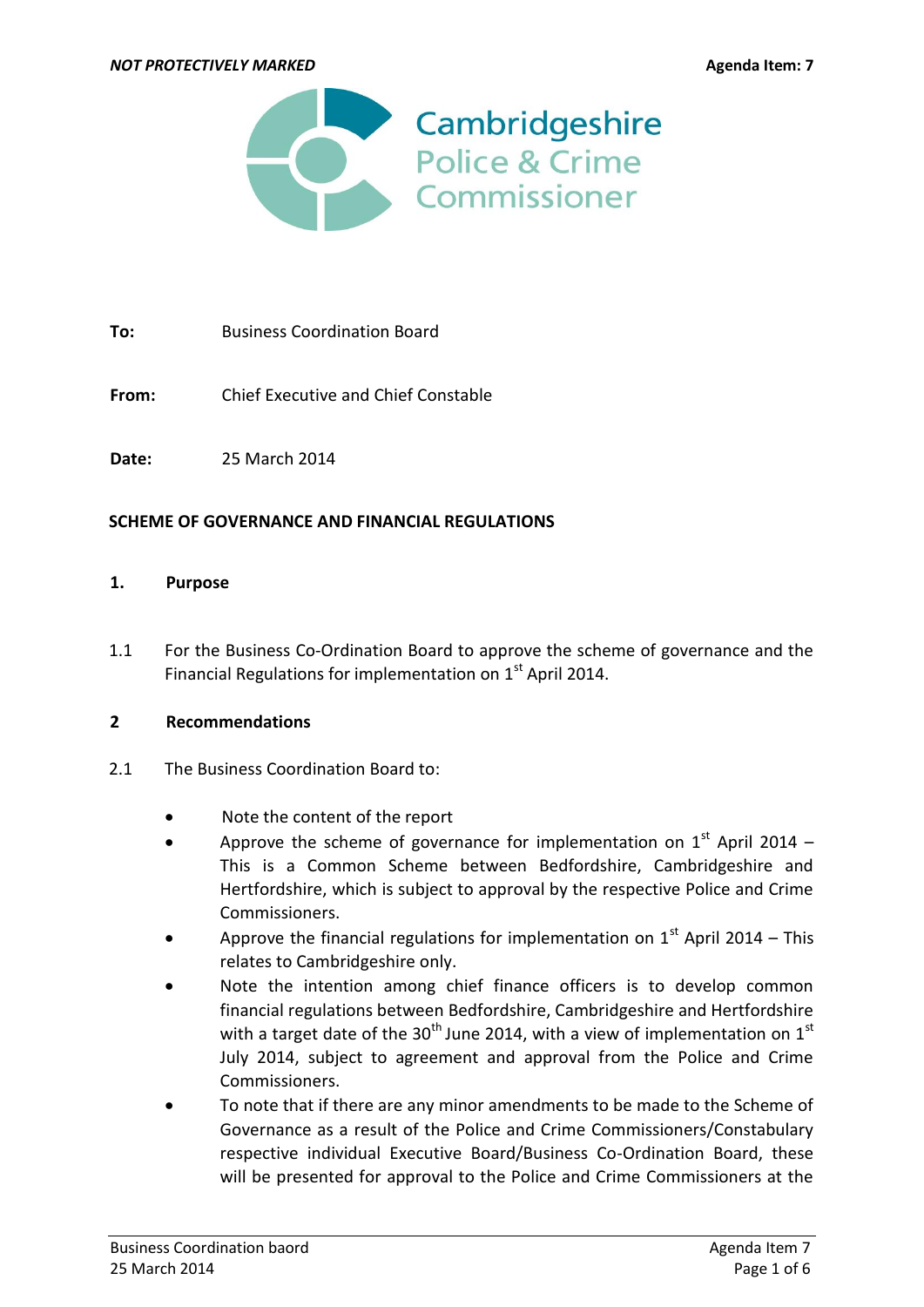Bedfordshire, Cambridgeshire and Hertfordshire Collaboration meeting on 1st April 2014.

 To note amendments will be made to the Scheme of Governance to reflect changes from the Deputy Chief Executive for Hertfordshire Police and Crime Commissioner.

## **3 Introduction**

- 3.1 The Police and Crime Commissioner commenced in Office on 26th November 2012 and took on the responsibility for the employment of all Police Staff, assets, liabilities, contracts and bank accounts which were previously under the responsibility of the Police Authority.
- 3.2 In September 2013 all Police and Crime Commissioners had to submit their intentions of Police Staffing responsibilities (who the employment of staff would reside, Police and Crime Commissioner or Chief Constable). The Home Secretary approved the Draft proposals for Bedfordshire, Cambridgeshire and Hertfordshire. This along with deciding whom assets, liabilities, contracts and bank accounts reside with is known as "Stage 2 Transfers".
- 3.3 Cambridgeshire submitted its final stage 2 staffing transfer schemes by the Home Office deadline of the 6<sup>th</sup> March 2014 for approval.
- 3.4 As a result of certain responsibilities being transferred to the respective constabulary chief constables, the current scheme of governance is required to be updated for the 1st April 2014 to reflect the responsibilities of the Police and Crime Commissioners, Chief Constable and Chief Officers, as well as the consents (giving of authority) to the chief constable by the Police and Crime Commissioner.
- 3.5 The 3 Police and Crime Commissioners (Bedfordshire, Cambridgeshire and Hertfordshire) have decided to use this as an opportunity to explore the possibility to adopt a common scheme of governance /consent between the 3 authorities.

# **4 Scheme of Governance**

- 4.1 The scheme of governance has been developed in conjunction with Bedfordshire and Hertfordshire to establish a common scheme. This has been undertaken by the respective Chief finance officers and is subject to approval by the respective Police and Crime Commissioners.
- 4.2 The possibility of developing a common scheme has been enabled by the respective Police and Crime Commissioners adopting the same core principles of:
	- All staff, except those under the direct control of the Police and Crime Commissioner transferring to the Chief Constable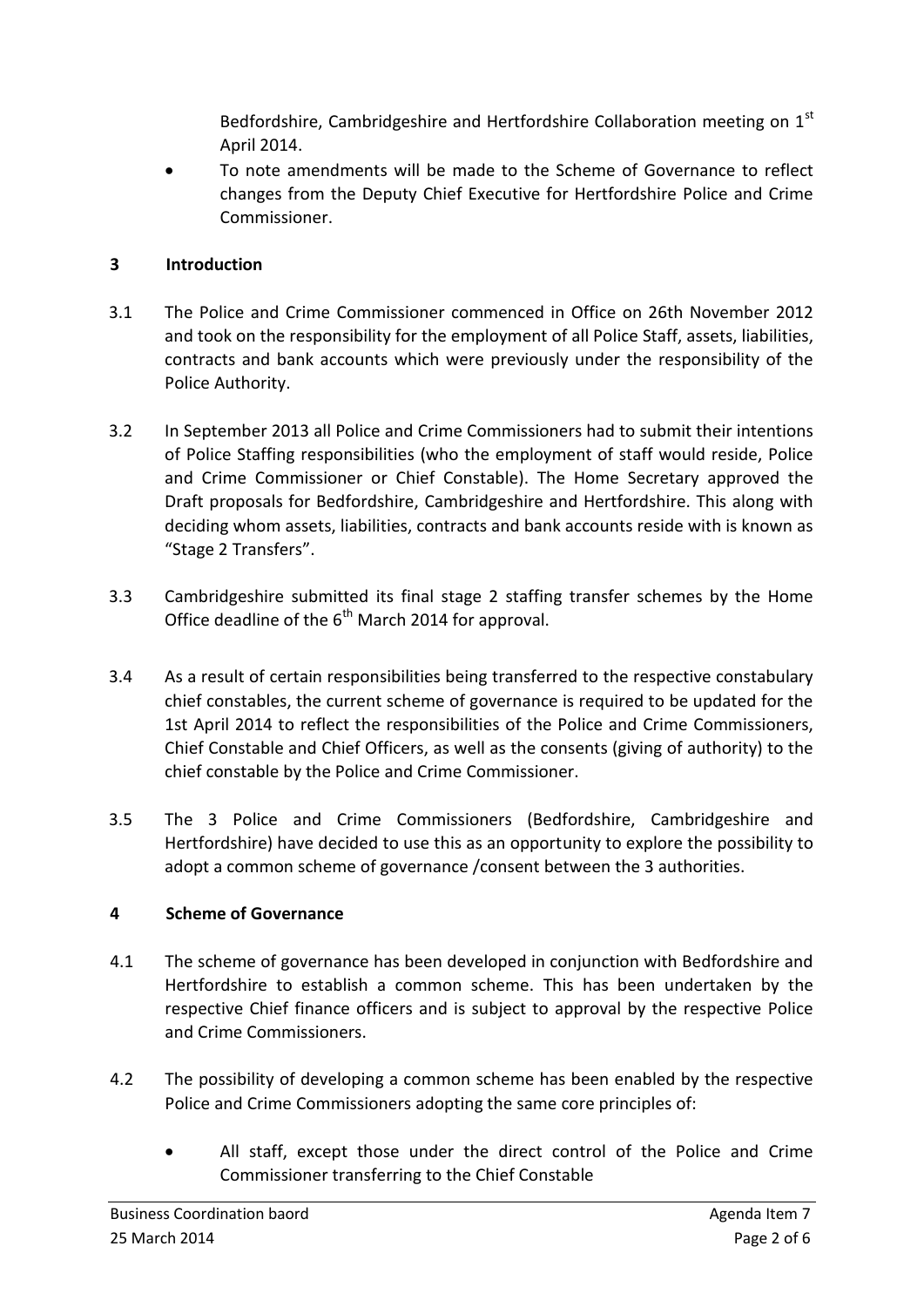- All Assets owned by the Police and Crime Commissioner
- All contracts to be in the Police and Crime Commissioners name
- One Bank Account under the Police and Crime Commissioner
- 4.3 It is noted that the scheme is different in both style and presentation to the current scheme of governance. The scheme has also been amended to reflect some differences in terminology between the 3 Police and Crime Commissioners. Some of the main differences from the current scheme are:
	- The revised scheme:
		- Includes a section on the "duty to provide information to the police and crime panel" – This describes how and what information is provided to the panel (particularly in relation to the precept) and is in line with legislation.
			- Clarifies the role of the Chief Executive to:
				- appoint and dismiss OPCC staff.
				- settle employment tribunal claims (previously could only "assist in the resolution of claims").
				- negotiate variation in services with the county council.
				- appoint technical and general consultants.
		- Includes sections on Deputy Chief Executive/Deputy Chief of Staff which are only relevant to Hertfordshire and Bedfordshire.
		- Defined brief section on Stage 2 Transfers included.
		- The financial claims settlement delegation limits have been removed and included in the financial regulations under Section G – Delegated limits.
		- The current scheme mentions specific delegation to the chief constable of car allowances, awards under staff suggestion scheme. The revised scheme covers this by enabling the chief constable to determine allowances.
		- The finance section under the chief constable has been expanded to give detail, where previously it simply referred to the financial regulations. The meaning and intent remain the same.

It should be noted that the above is not an exhaustive list.

- 4.4 As the Scheme of Governance combines Bedfordshire, Hertfordshire and Cambridgeshire, Bedfordshire and Hertfordshire will be presented it to their respective Executive Boards for approval. Any minor amendments resulting from these (and the Cambridgeshire Business Co-Ordination Board) will be presented for approval to the Police and Crime Commissioners at the Bedfordshire, Cambridgeshire and Hertfordshire collaboration meeting on  $1<sup>st</sup>$  April 2014.
- 4.5 The Deputy Chief Executive for Hertfordshire is currently considering amending sections referencing the Deputy Chief Executive as being the Monitoring Officer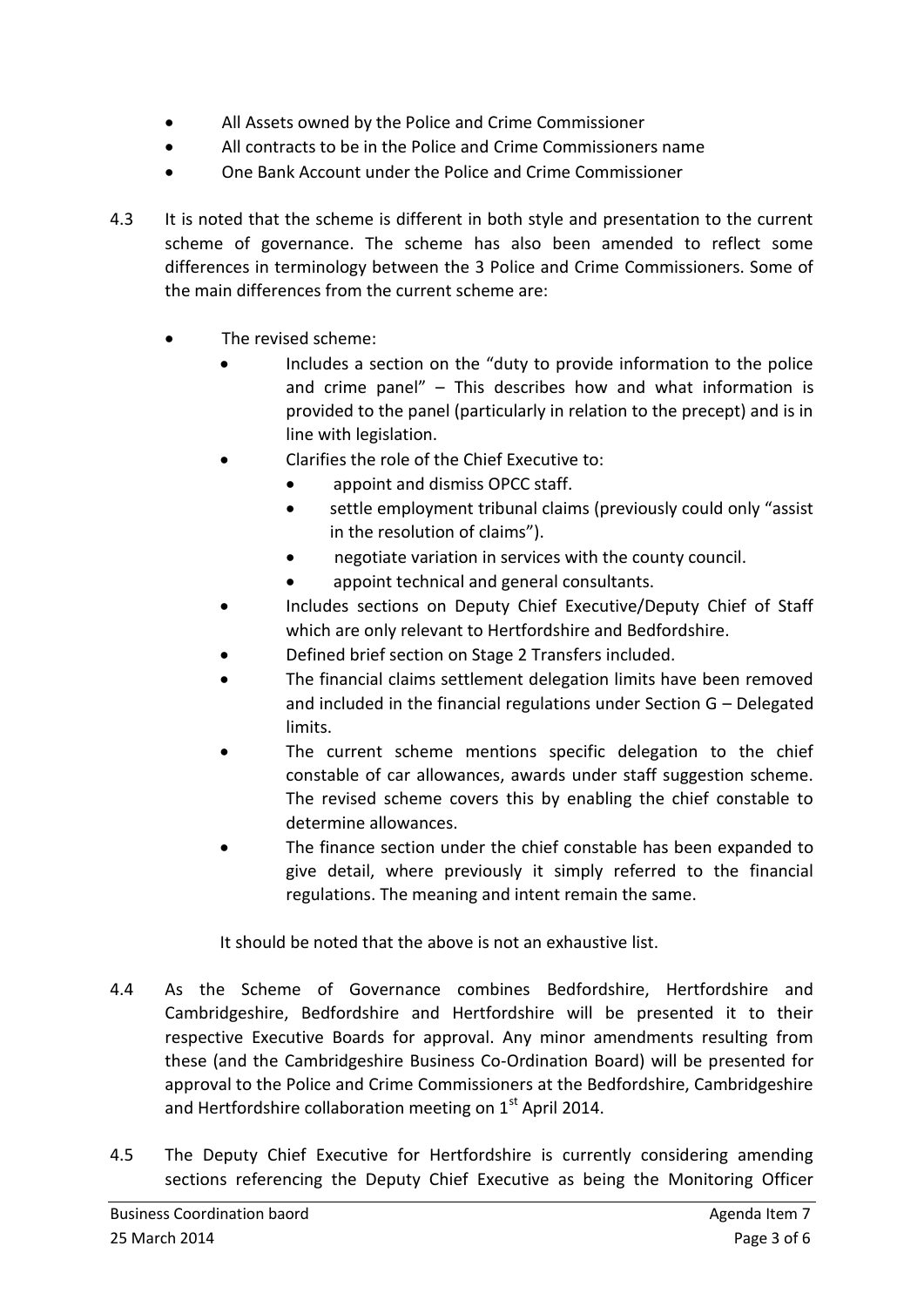(paragraphs 28 and 66 and the Monitoring Officer section on page 21). This does not affect Cambridgeshire Police and Crime Commissioner, however there will be changes to the Scheme of Governance between the Issue of this report to the Business Co-Ordination Board and 31<sup>st</sup> March 2014.

## **5 Financial Regulations**

- 5.1 The financial regulations are specific to Cambridgeshire and set out the financial regulations that apply to the Police and Crime Commissioner for Cambridgeshire (the Commissioner), all staff in his office, the Chief Constable and police officers and police staff within Cambridgeshire Constabulary having due regard to the overall regulatory framework of their approach to financial management.
- 5.2 It is proposed to make the following amends to the financial regulations, as well as update the referencing to the scheme of delegation:
	- Pg 4 Expanded The Deputy Police and Crime Commissioner section to highlight what functions cannot be delegated by the Police and Crime Commissioner.
	- Pg 5 Removal of Paragraph 39, this is repetitive within the financial regulations
	- Pg 9 Included a section on The Chief Executive and Monitoring Officer which defines the main responsibilities of the Monitoring Officer
	- Pg 25 Included a line on civil claims, to maintain the Chief Executive responsibility for taking, defending and settling civil claims.
	- Pg 37 Para 18 moved from under Chief Constable to Chief Constable CFO. This related to financial instructions for dealing with petty cash which appear to better fit as a responsibility of the Chief Constable CFO.
	- Pg 40 Included section C9 Evidential and Non-Evidential Property This is currently for discussion with the Chief Constable at the time of writing this report  $7<sup>th</sup>$  March).
	- Pg 48 Added para 8 Card Holders providing receipted details of all payments
	- Pg 62 Para 18 amended to reflect the Chief Executive responsibility for determining authorised signatories.
	- Pg 66 Included additional bullet point regarding the cumulative value of virements
	- Pg 68 Included Section on Legal claims/settlements which was previously in the Scheme of Governance
	- Pg 71 Included 2 bullet points to cover bodies who can scrutinise the PCC and CC affairs, who were not mentioned in the current financial regulations.
- 5.3 There are also an additional couple of discussion points which are being considered at the time of writing this report as follows: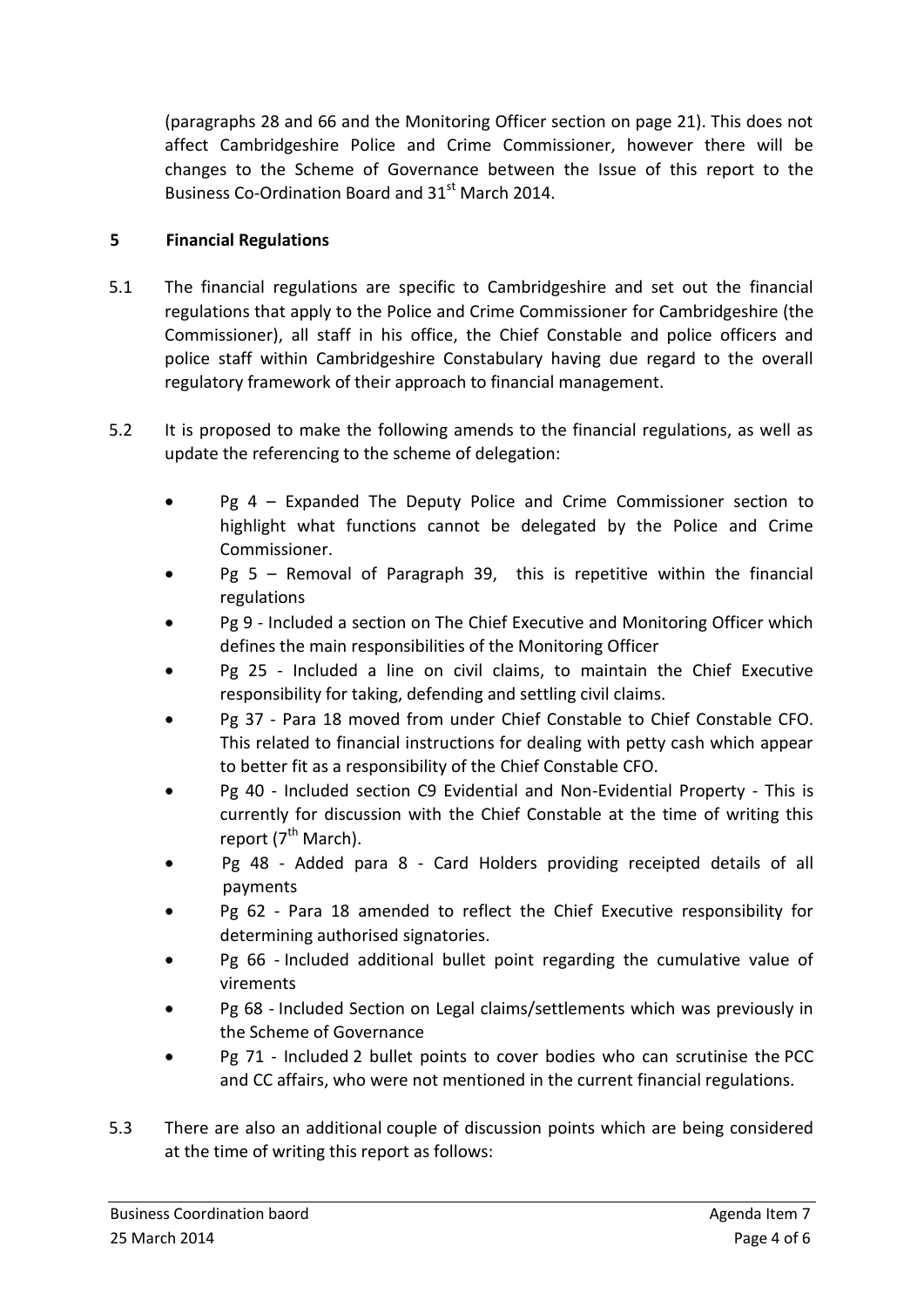- Pg 13 Financial Planning Joint responsibilities of the Commissioner CFO and Chief Constable. This relates to the format and timing of the medium term financial plan and whether this would be more appropriate under the Chief Constable CFO rather than the Chief Constable.
- Pg 22 Monitoring of Capital Programme and Expenditure Joint responsibilities of the Chief Constable and Commissioner CFO. Would be more appropriate under the Chief Constable CFO rather than the Chief Constable.
- 5.4 As at the 1<sup>st</sup> April the Bedfordshire, Cambridgeshire and Hertfordshire, will each have adopted their own individual financial regulations. There is a desire among the Chief Finance Officers to develop a common financial regulations and it has been acknowledged to work towards a target date of  $30<sup>th</sup>$  June 2014 to achieve this and implementation (subject to approval of the respective Police and Crime Commissioner and Chief Constables) on  $1<sup>st</sup>$  July 2014.

## **6 Engagement**

- 6.1 Bedfordshire and Hertfordshire will be presenting the Scheme of Governance to their respective Executive Boards during the final 2 weeks of March.
- 6.2 For Cambridgeshire, the following have been undertaken:
	- Scheme of Governance and the Financial Regulations were presented to the Joint Audit Committee on 18<sup>th</sup> March 2014. There was no recommendations resulting from this Committee Meeting.
	- The Scheme of Governance and Financial Regulations have also been presented to:
		- The Deputy Police and Crime Commissioner. Minor suggested amendments have been incorporated into both documents
		- The Chief Executive of the Police and Crime Commissioner. The documents have been updated for comments and amendments.
		- Chief Constable. The documents have been updated for comments and amendments.
		- Director of Finance and Resources for the Constabulary.
	- The Scheme of Governance has also been presented to legal representatives of the Police and Crime Commissioner and the Constabulary. Only minor clarification amendments were suggested and the Scheme has been updated for these.

## **7 Recommendations**

- 7.1 The Business Coordination Board to:
	- Note the content of the report